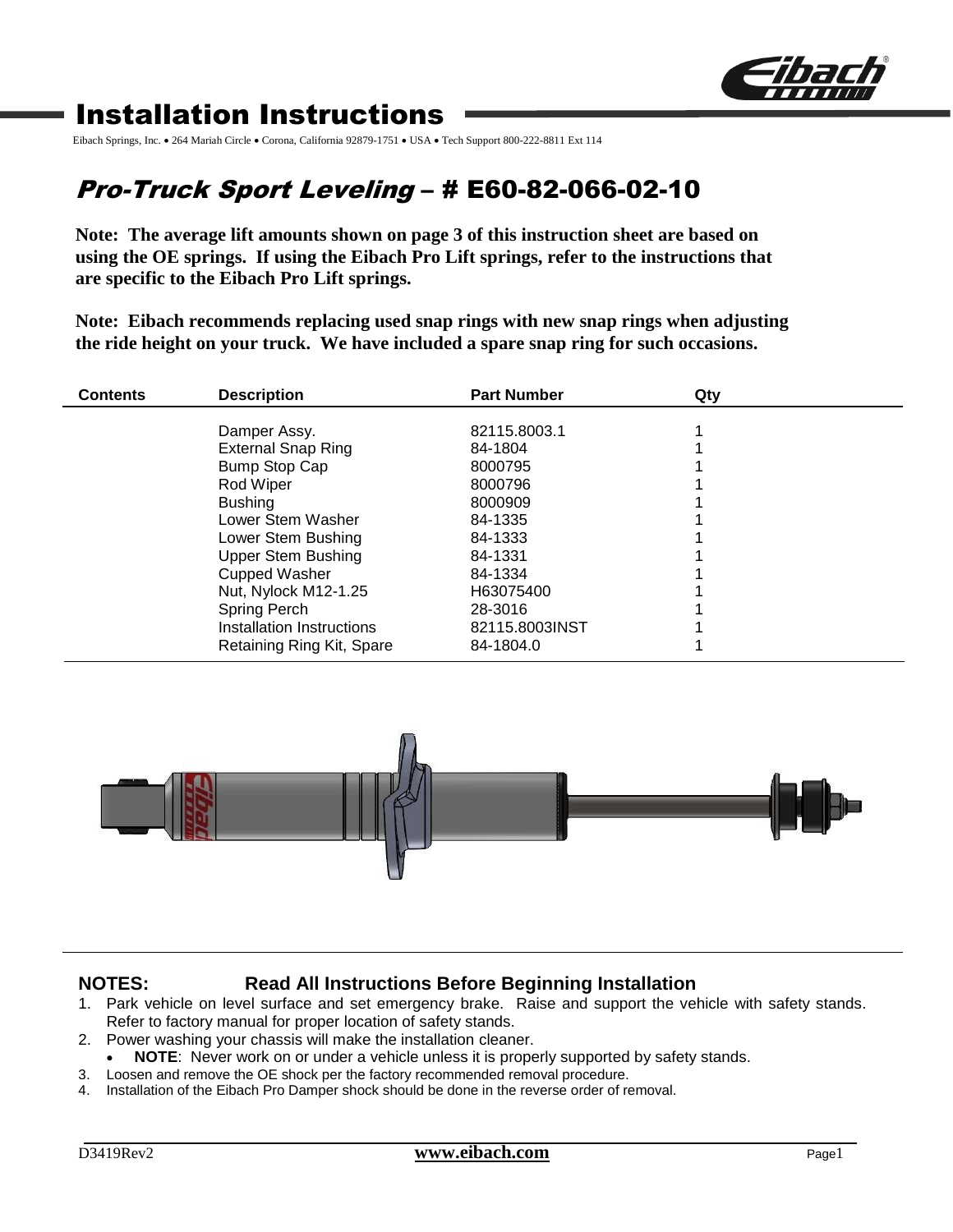

## Shock Instructions and Safety Tips

#### *Installation*

#### **IMPORTANT NOTES:**

- Any time you are working under a vehicle, be sure to use the proper jack stands and tire chocks to prevent any shifting or slipping of the car. Never use a jack only to support the vehicle while changing shocks.
- Inspect shock brackets or mounting points before installation to make sure they are not broken or bent.
- Do not attempt to disassemble these shocks. Return damaged shocks to EIBACH SPRINGS for any necessary service or repairs.

#### **PLEASE READ THESE INSTRUCTIONS ENTIRELY BEFORE BEGINNING**

• Proper installation is a must to realize the maximum performance improvements. Follow these steps carefully.

#### **USE THE RIGHT SHOCK FOR YOUR VEHICLE**

- Use EIBACH SPRINGS shocks only for the applications for which they are listed. Each shock is specifically tuned for that vehicle's weight, suspension geometry, and other characteristics.
- Compare original shock mounting style and hardware with your new shocks before starting installation. If original hardware is not reusable, it should be replaced with OEM quality and style hardware.
- Shocks are tuned to vehicle manufacturer's recommendation for tire pressure, not necessarily the max inflation pressure listed on sidewall of tire.

#### **IMPORTANT INSTALLATION NOTES**

- If you are uncertain of proper shock installation procedure, please consult appropriate service manual. Torque all fasteners to vehicle manufacturer's specs. Note: On Post Mount shocks, finger tighten nut to achieve zero clearance between the retaining washers and the bushings, then continue to tighten approximately 5-6 turns to achieve proper pre-load. Bushings should be slightly bulged. Secure with Jam Nut. On some vehicles, nut may bottom out on stud before 5-6 turns, which is proper for those applications.
- OEM mounting hardware may be either standard or metric. Make sure you have the proper tools before starting. Do not interchange hardware. Use new mounting hardware provided with your shocks, and re-use original mounting hardware in all other locations.
- EIBACH SPRINGS shocks have a high-pressure nitrogen gas charge and may come with a restraining strap, which holds the shock in a compressed position. To ease most installations, leave the strap on until you have secured one end of the shock, then cut the strap and quickly guide the other end of the shock into position as it expands. Strap must be cut before some installations, such as when strap goes around post.
- Wire ties are provided to secure the shock boot to the shock body. On some installations (especially where the shock must pass through a hole in the lower control arm), it is necessary to put the wire tie on after the shock is installed.
- After installing shocks and before driving vehicle, check for clearance of exhaust, brake or gas lines, electrical wiring, etc.
- After installation, drive the vehicle cautiously for the first few miles to develop a feel for the improved handling and ride quality. After 10 miles, inspect installation, re-check torque on all fasteners, and verify adequate component clearance.